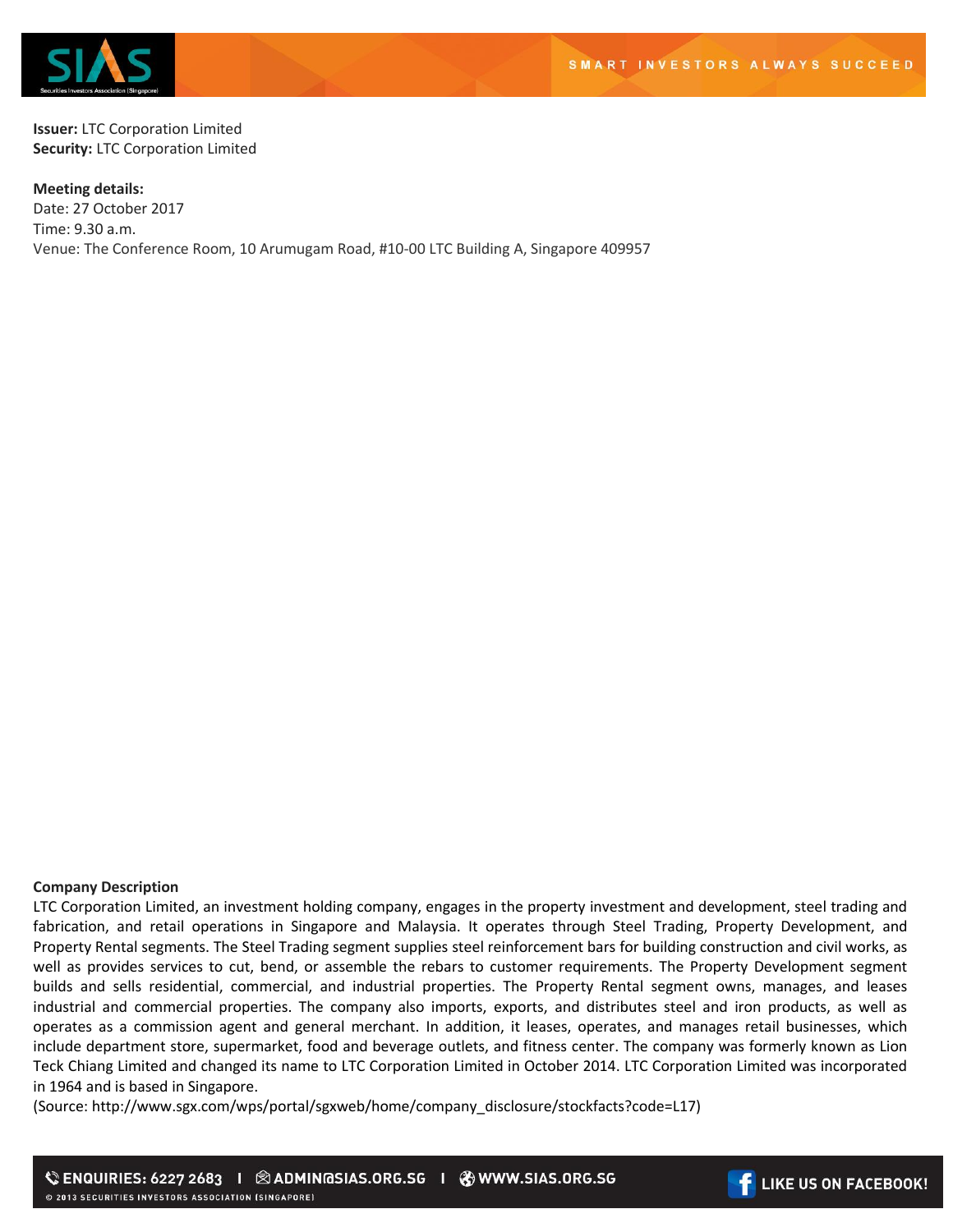

**Q1.** The group's steel business remains the largest contributor of revenue and profits. Revenue in Steel trading increased by 16% to hit \$107.5 million in 2017 with the operating profit coming in \$6.1m in 2017, reversing a \$(2.5) million loss in 2016.

In the Chairman's Statement (page 2 of the annual report), the Chairman had cautioned that competition amongst steel suppliers will be intense, coupled with a projected decrease in demand from the private construction sector although the public sector will take the lead in construction demand by releasing more tenders for MRT and hospital projects. In the past, the group had projects for the Thomson Line and East Coast Line MRT Stations.

- **a) Can management help shareholders understand the group's market share in the local steel market?**
- **b) Without the direct ownership of a steel mill, how does the group compete in a crowded sector?**
- **c) What are the new projects that the group would be bidding for? How does the group differentiate itself from the competitors other than price?**

The group has recognised a provision for onerous contract of \$775,000 in 2017. In the past financial years, the group has had a write-back of \$97,000 in 2016, and provisions of \$212,000 in 2015, \$44,000 in 2014 and \$nil in 2013.

**d) Would the board regard the price of steel as a key risk area? If so, what are the possible risk mitigating strategies that the group can employ so as to ensure that risks are adequately managed within the Group's risk tolerance limits?** 

**Q2.** The Chairman also disclosed that, under the group's retail business, the Sogo store was being renovated and "re-energising of merchandise is being carried out". This ongoing transformation, together with the upgrade of the store's facade, was carried out "in anticipation of improvement in the market".

**a) Can management provide some visibility into the additional capital expenditure for the flagship store?**

# **b) What is the basis of management's conviction of the recovery of the retail business?**

In addition, the group has disclosed that "the retail team has signed up 6 new locations to operate new stores in the next 5 years wherein the 2nd Sogo store in Malaysia is expected to open in early 2019 in Shah Alam".

- **c) How much capital has the group earmarked to support the retail/Sogo business? What is the expected return on investment (ROI)?**
- **d) Can management share their plans to rejuvenate and refresh the retail experience and explain how they can overcome the massive challenge face by brick-and-mortar retailers from online shopping/e-commerce giants who are not constrained by geography?**

**Q3.** The valuation of investment properties and the net realisable value of completed property held for sale – Hypermarket are two of the key audit matters highlighted in the Independent Auditor's Report. Key audit matters are those matters that, in the professional judgement of the Independent Auditor, were of most significance in the audit of the financial statements of the current period.

As disclosed in Note 41 (page 103 – Level 3 fair value measurements), the group's industrial buildings at Arumugam Road were valued at \$118 million in 2017 and in 2016 (shown below).